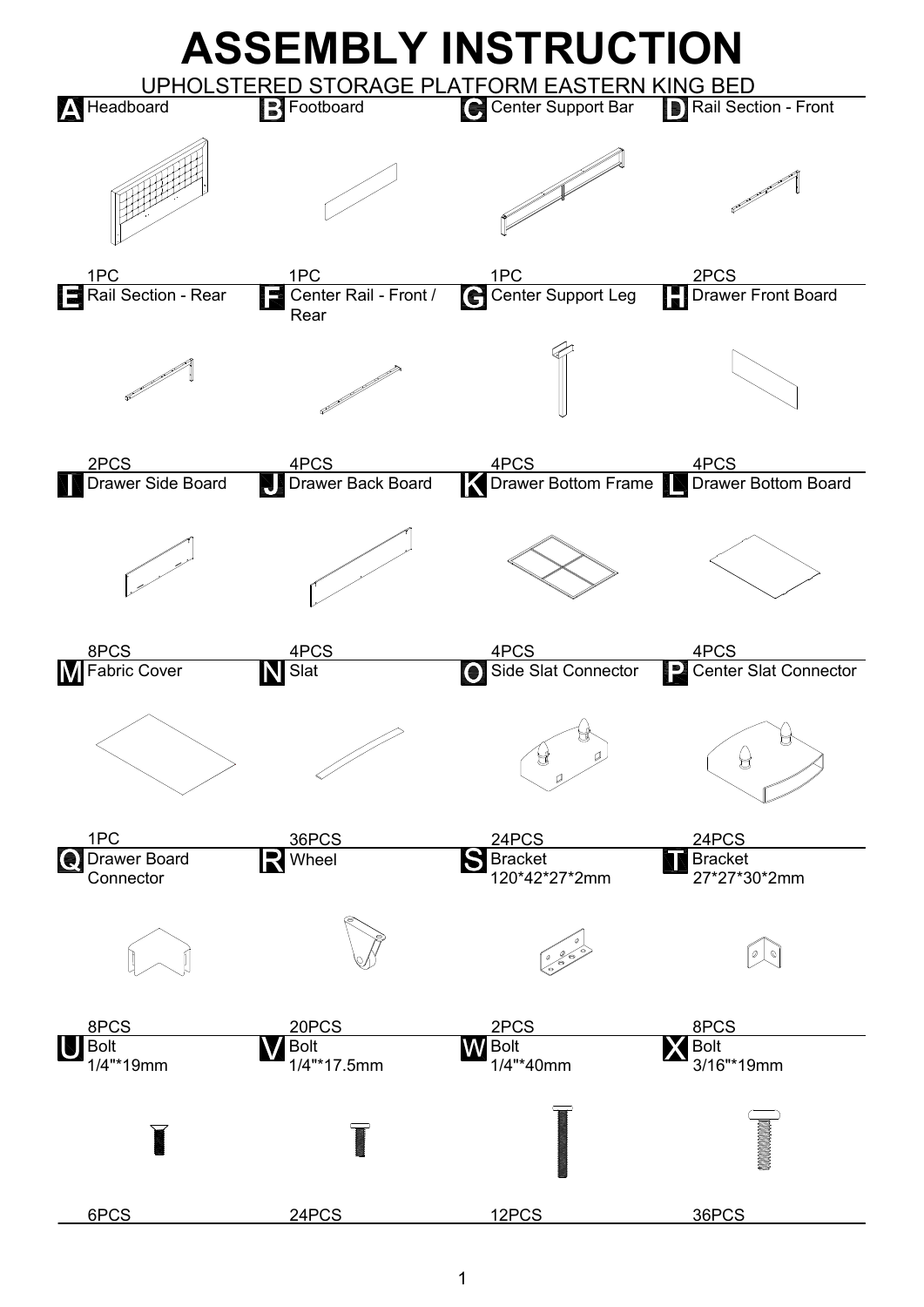



These pages list all the contents included in the box. Please take the time to identify the hardware as well as the individual components to this product. As you unpack and prepare for assembly, place the contents on a carpeted or padded area to protect them from damage.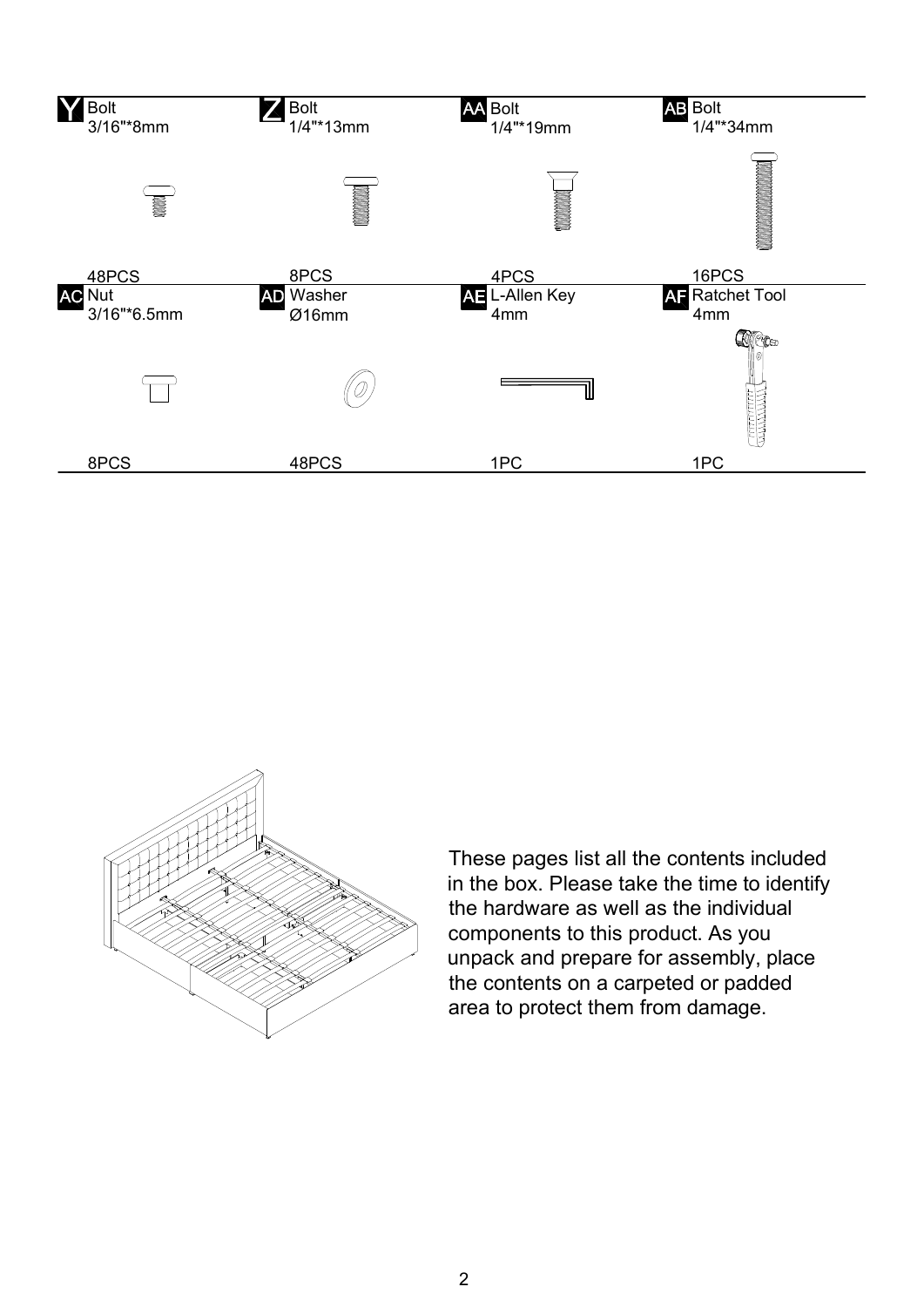## **How to Use the Ratchet Tool (AF)**

1. Before assembling the furniture, please adjust the lock as needed.



- 2. Tighten or loosen bolts.
- **Tighten bolts:** Locate the turncap and rotate it clockwise to screw the bolt quickly until it cannot be rotated any more. Then start rotating the handle clockwise to finalize tightening the bolt.



 **Loosen bolts:** Rotate the handle counterclockwise to loosen the bolt. Then continue rotating the turncap in the same direction to remove the bolt completely.

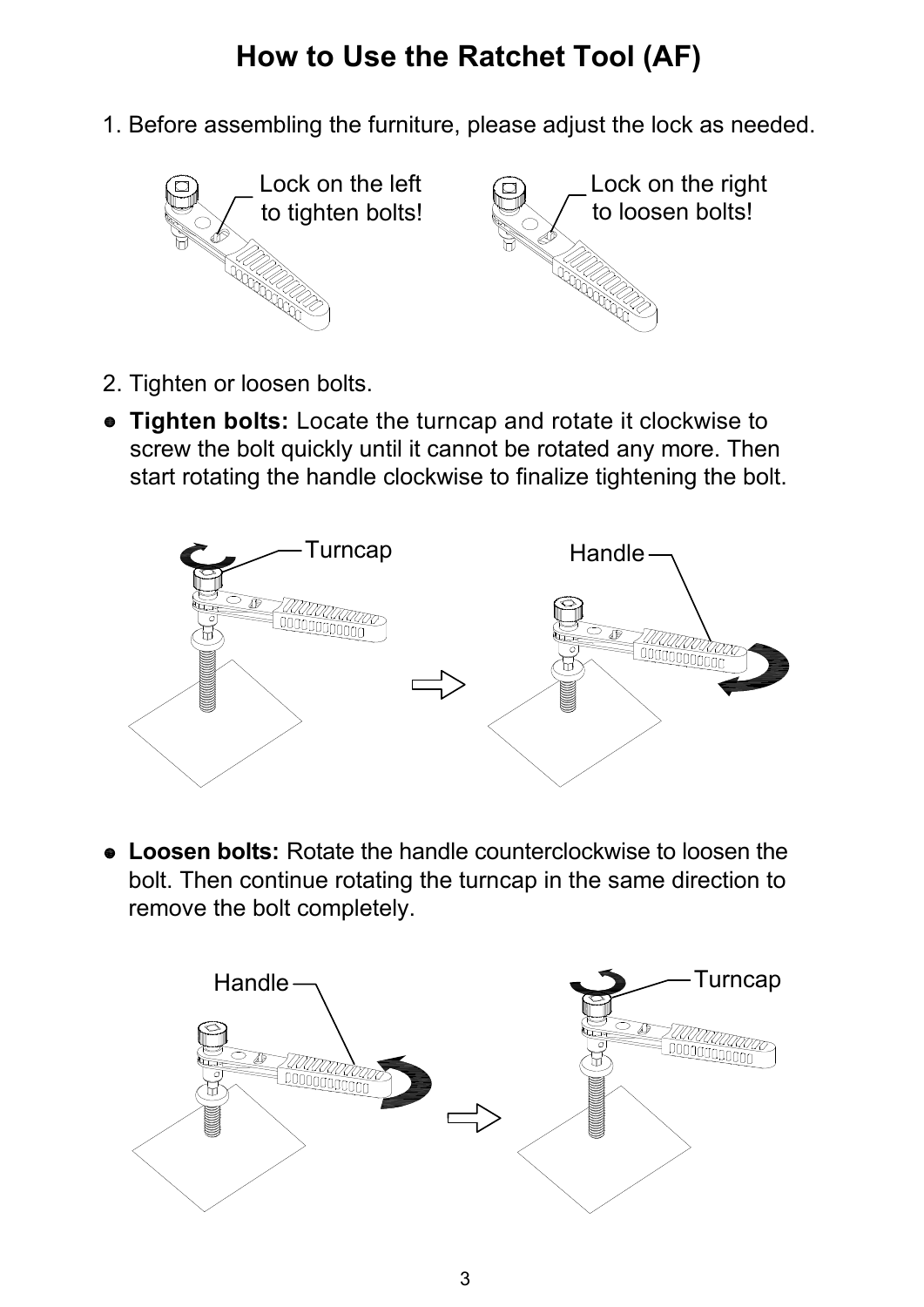

Attach the Bracket (S) to Center Support Bar (C), insert the Bolt (U), turn the Ratchet Tool (AF) to tighten them.





Attach the Bracket (S) to the Rail Section - Front (D) and Rail Section - Rear (E), insert the Bolt (V), turn the Ratchet Tool (AF) to tighten them.





Cover the Fabric Cover (M) to the Headboard (A). Attach the Headboard (A) and the Footboard (B) to the assembled Rail Sections (D) & (E), insert the Bolt (W), turn the Ratchet Tool (AF) to tighten them.



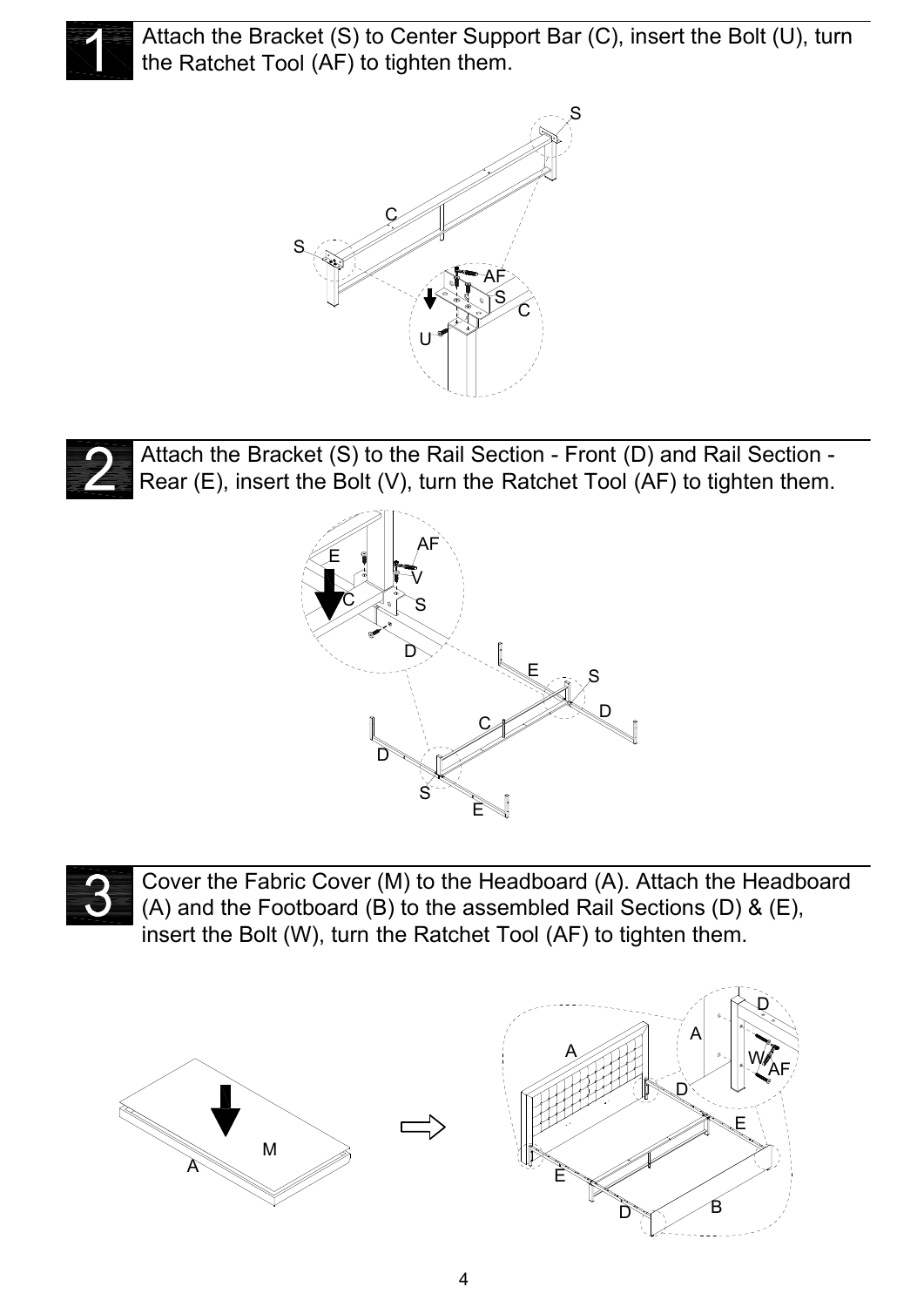

Attach the Center Support Leg (G) to the Center Rail - Front / Rear (F), insert the Bolt (V), turn the Ratchet Tool (AF) to tighten them.





Attach the Center Rail - Front / Rear (F) to the Headboard (A) and the Footboard (B), insert the Bolt (V), turn the Ratchet Tool (AF) to tighten them. Then attach the Center Rail - Front / Rear (F) to the Center Support Bar (C), insert the Bolt (W), turn the Ratchet Tool (AF) to tighten them.





Insert the Side Slat Connector (O) to the Slat (N). Press the Side Slat Connector (O) to the holes of Rail Sections (D) & (E). Insert another side of Slat (N) to the Center Slat Connector (P), press the Center Slat Connector (P) to the holes of Center Rail - Front / Rear (F).

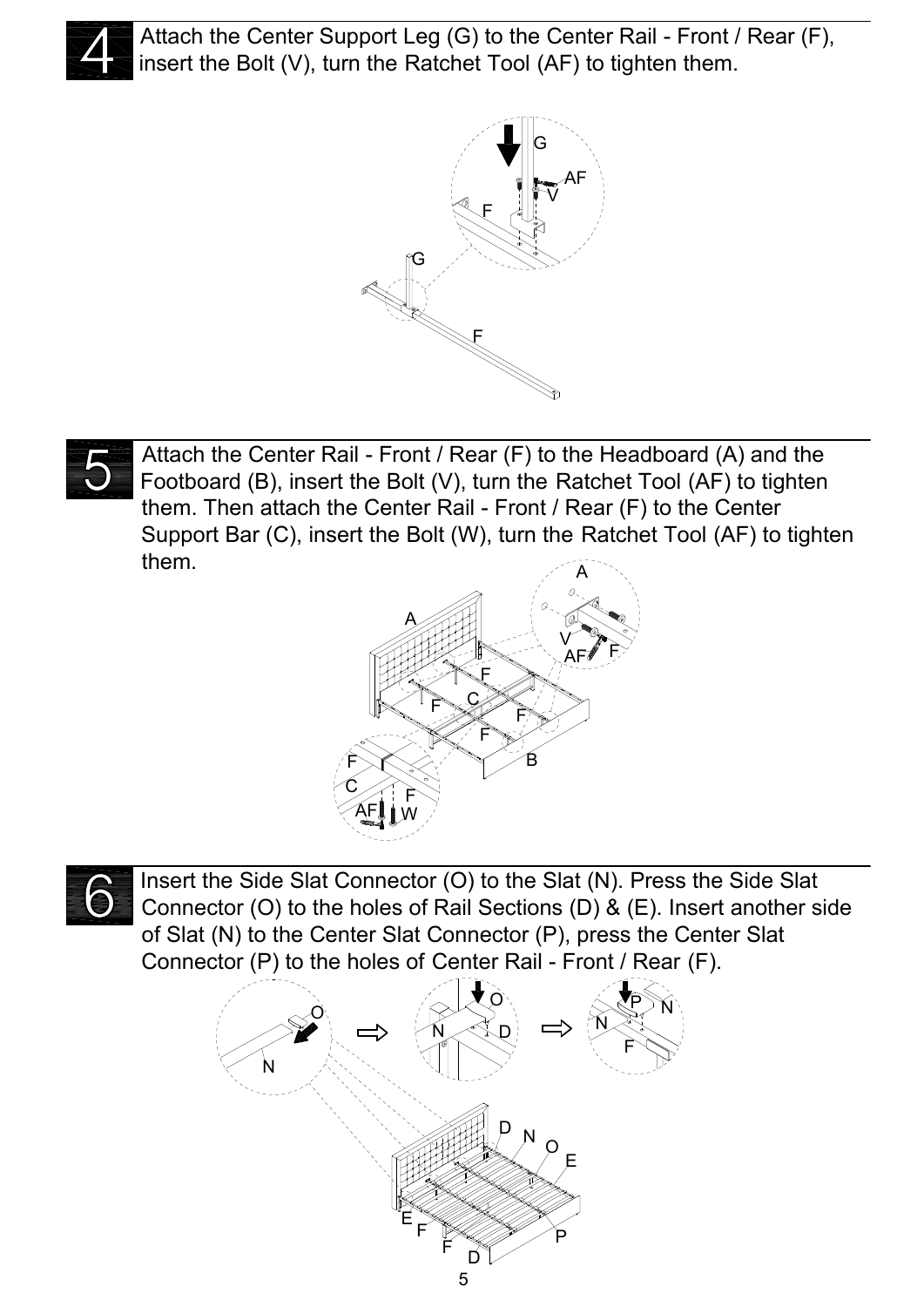

Attach the Wheel (R) to the Drawer Bottom Frame (K), insert the Bolt (Y), turn the Ratchet Tool (AF) to tighten them.





Attach the Drawer Front Board (H) to the Drawer Bottom Frame (K), insert the Bolt (AB), turn the Ratchet Tool (AF) to tighten them.





Attach one Drawer Side Board (I) to the Drawer Bottom Frame (K), insert the Bolt  $(X)$  and Washer (AD), turn the Ratchet Tool (AF) to tighten them.

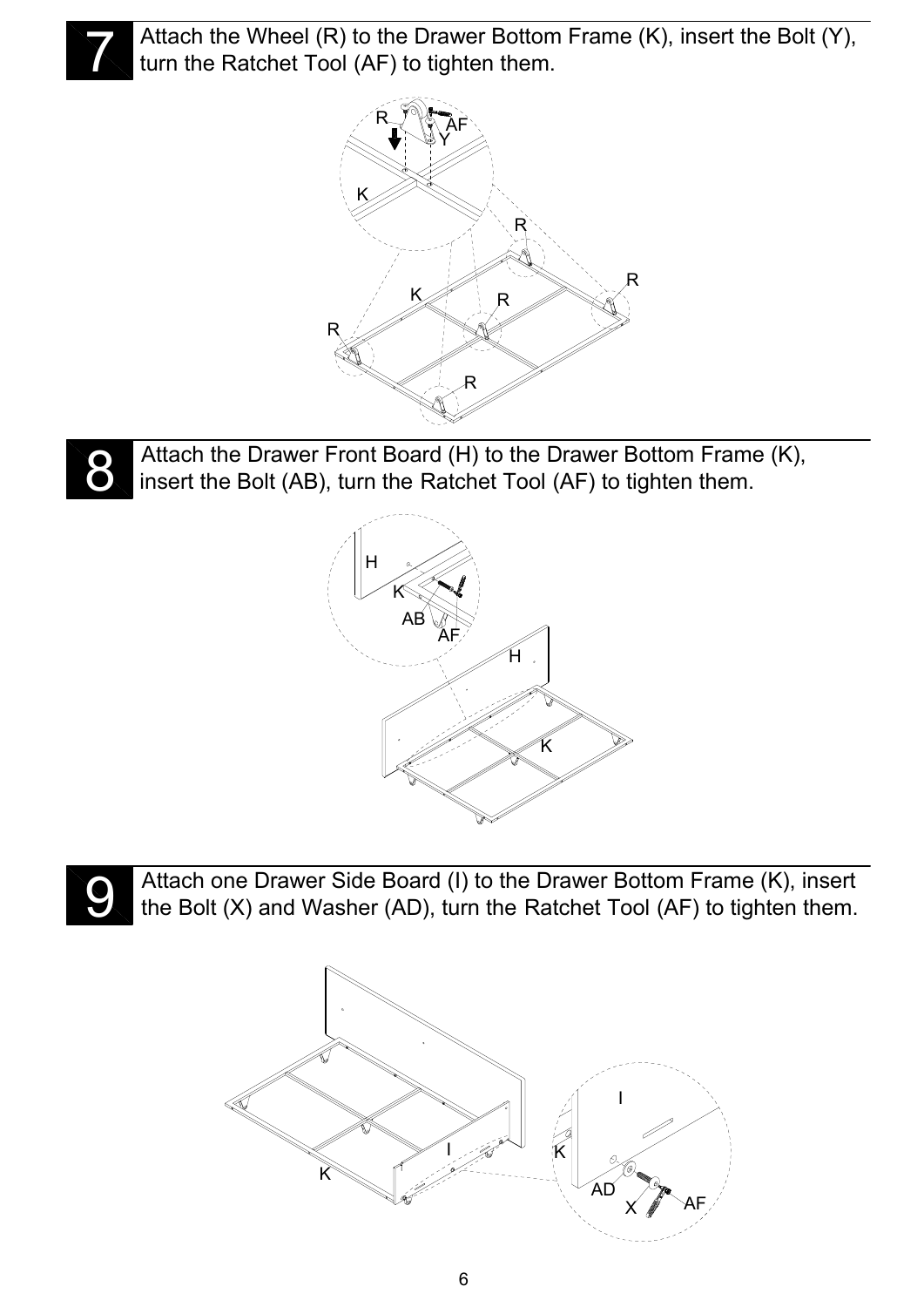10 Insert the Drawer Bottom Board (L) to the assembled Drawer Side Board (I).







Attach the Drawer Back Board (J) to the Drawer Bottom Frame (K),<br>insert the Bolt (X) and Washer (AD), turn the Ratchet Tool (AF) to tighten Attach the Drawer Back Board (J) to the Drawer Bottom Frame (K), them. Attach the Drawer Board Connector (Q) to the assembled drawer, insert them into correct places.

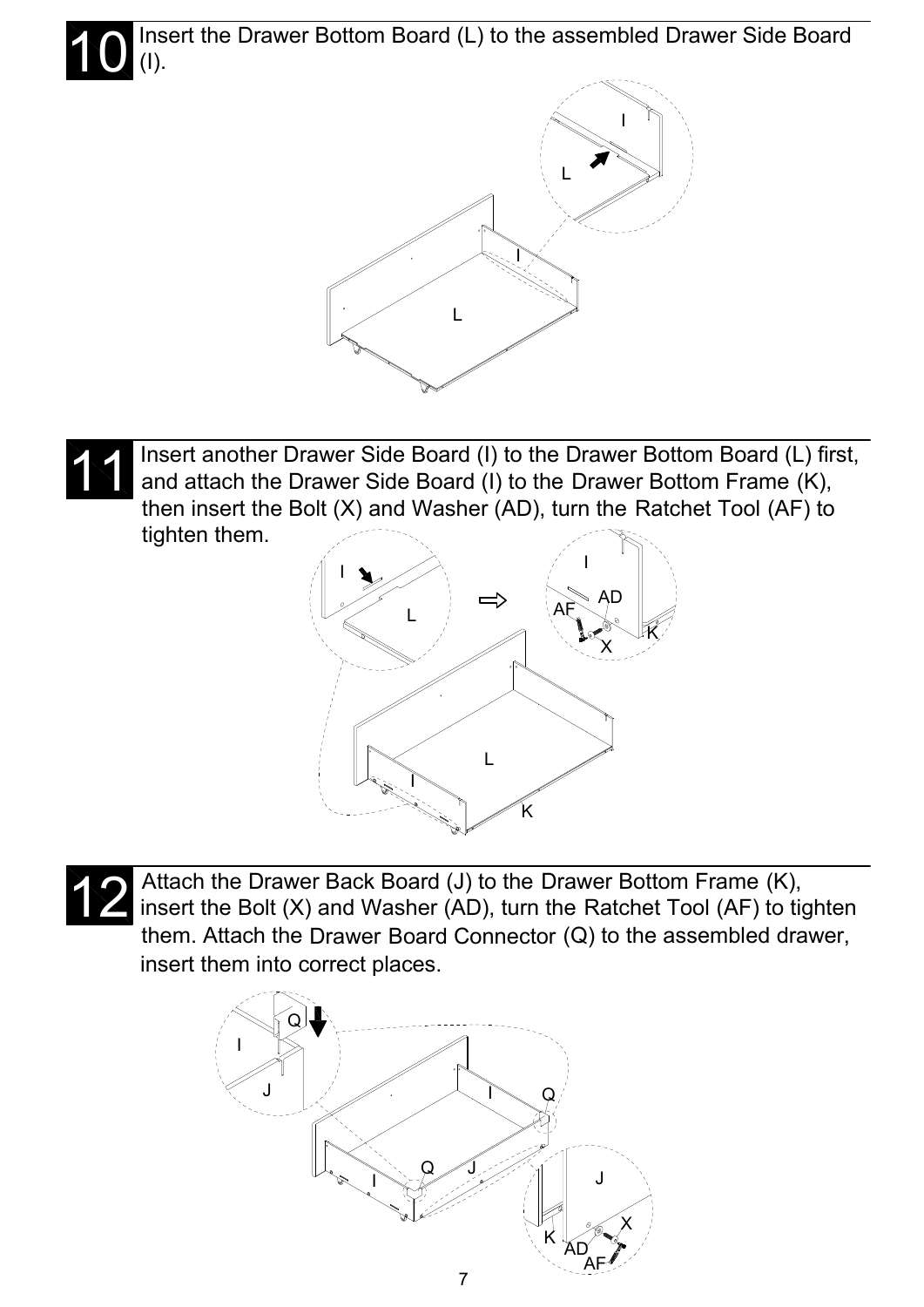Attach the Bracket (T) to the assembled drawer, insert the Bolt (Z), turn the Ratchet Tool (AF) to tighten them. Then insert the Bolt (Y), Washer (AD) and Nut (AC), turn the L-Allen Key (AE) and Ratchet Tool (AF) to tighten them.



Insert the Bolt (AA) and Washer (AD) to the back of Drawer Front Board (H), turn the Ratchet Tool (AF) to tighten them. 14





Align drawers with the bed frame and push them into the bed. Lock drawers by slightly lifting drawers and inserting the Pins that the heads of Bolts (AA) into the Slots.